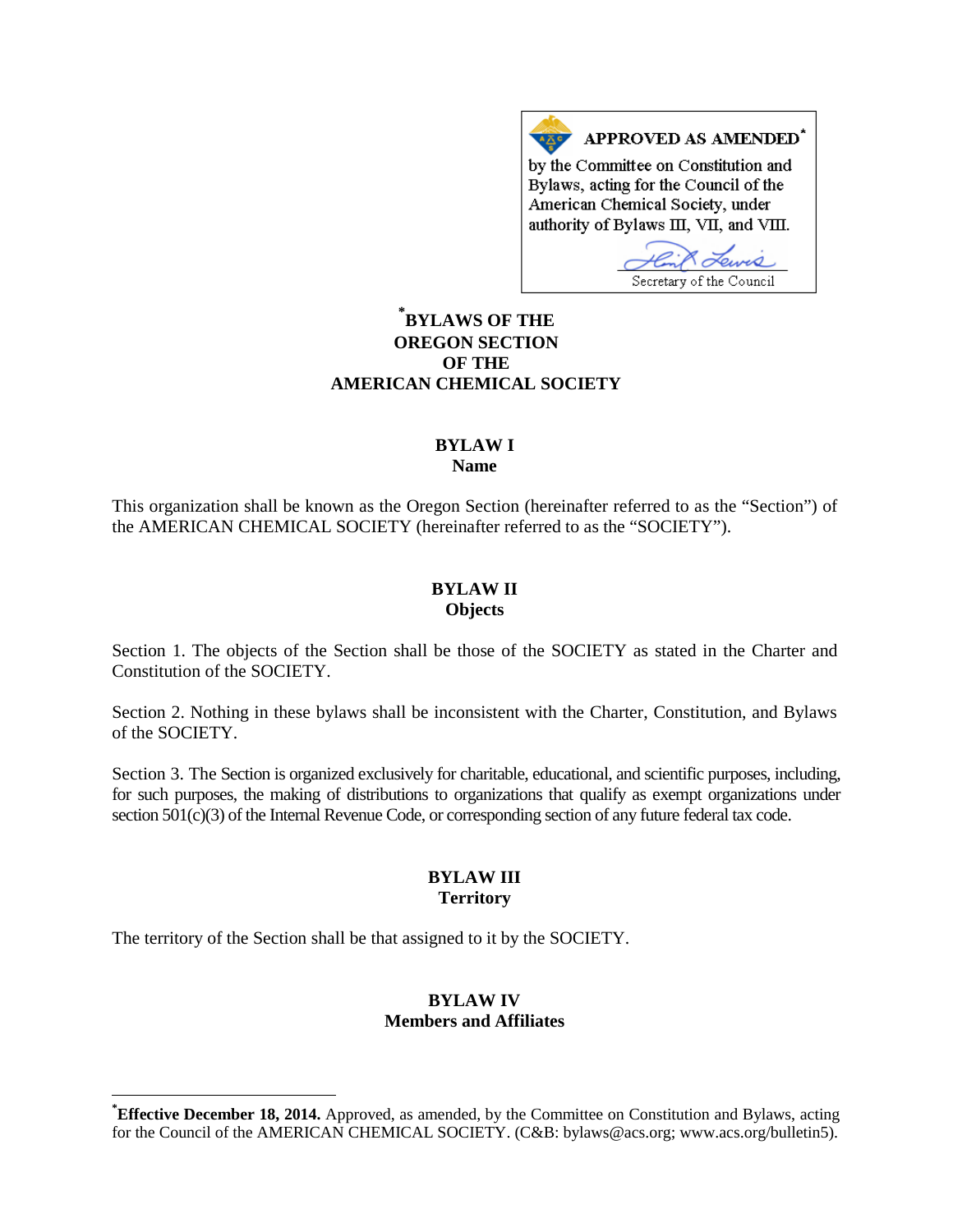Section 1. The rolls of the Section shall include those members and Society Affiliates of the SOCIETY residing within the territory of the Section provided that any exceptions to this rule shall be made in conformity with the Constitution and Bylaws of the SOCIETY.

Section 2. The Section may have Local Section Affiliates as authorized in the Constitution and Bylaws of the SOCIETY. A Local Section Affiliate shall retain affiliate status only so long as payment is made of Local Section Affiliate dues of not less than two dollars (\$2.00) per annum.

Section 3. Members and affiliates shall have such rights and privileges as are accorded them by the Constitution and Bylaws of the SOCIETY.

Section 4. STUDENT MEMBERS may not serve as Councilors, Alternate Councilors, or Temporary Substitute Councilors.

Section 5. A Society Affiliate or a Local Section Affiliate may not vote for or hold an elective position or vote on Articles of Incorporation or bylaws of the Section. A Society Affiliate may not serve as a voting member of the Executive Committee; a Local Section Affiliate may not serve as a member of the Executive Committee.

### **BYLAW V Officers, Executive Committee, and Councilors**

Section 1. The officers of the Section shall be MEMBERS of the SOCIETY and the Section and shall consist of the Chair, Chair-Elect, Secretary, and Treasurer. The Secretary and Treasurer positions may be held by the same person.

Section 2. The Executive Committee shall be the governing body of the Section and as such, shall have full power to conduct, manage, and direct the business and affairs of the Section in accordance with the Constitution and Bylaws of the SOCIETY and these bylaws. The Executive Committee shall consist of the officers of the Section, the Immediate Past Chair, the Councilors, and the Alternate Councilors. The Executive Committee shall meet upon due notice either at the call of the Chair or upon request of a majority of its members. A quorum for an Executive Committee meeting shall consist of a majority of the members of the Committee.

Section 3. The duties of the officers shall be such as usually pertain to their offices, together with those required by these bylaws and by the Constitution and Bylaws of the SOCIETY, and such other duties as may be assigned to them from time to time by the Executive Committee.

- a. The duties of the Chair shall be to preside at meetings of the Executive Committee, to carry into effect the decisions and recommendations of that Committee, to preside at business meetings of the Section, to appoint all committee chairs and committee members except as stated elsewhere in these bylaws, and to carry out the duties required by the Constitution and Bylaws of the SOCIETY. In the absence of the Chair, the duties of the office shall devolve upon the Chair-Elect.
- b. The duties of the Secretary shall be to keep a record of the minutes of the meetings of the Section and of the Executive Committee, to maintain a list of members and affiliates, to send to members and affiliates such notices as the business of the Section may require, to submit a report to the Section at its annual meeting, and to carry out the duties required by the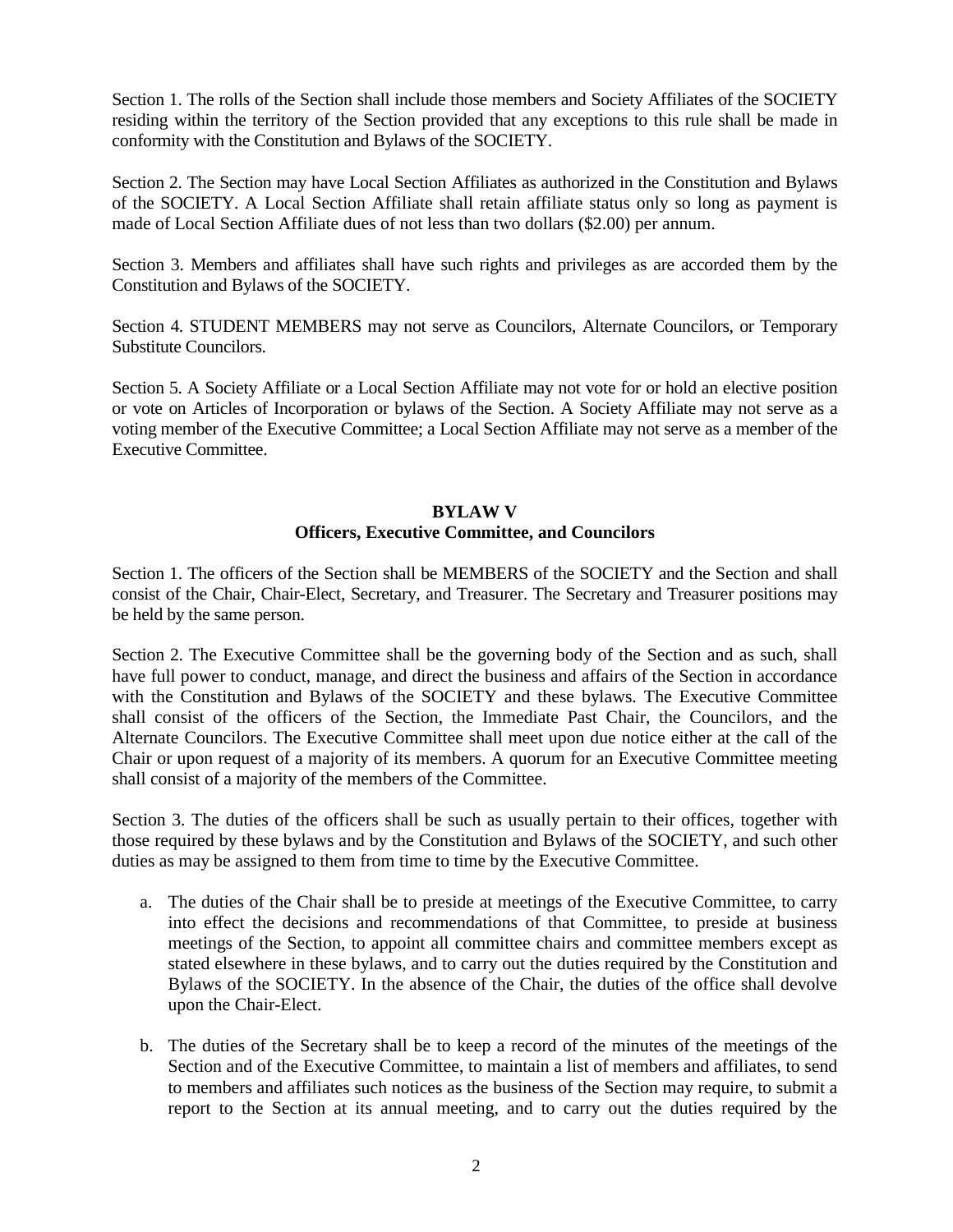Constitution and Bylaws of the SOCIETY and elsewhere in these bylaws. The term of office shall be one year; reelection is permissible.

c. The Treasurer shall have charge of the funds of the Section, keep an accurate record of all receipts and disbursements, receive dues, and make those disbursements approved by the Executive Committee. The Treasurer shall render an account of all transactions and of the financial condition of the Section to the Executive Committee at times set by the Committee, and shall submit such reports as are required by the Constitution and Bylaws of the SOCIETY. The term of office shall be one year; reelection is permissible.

Section 4. Vacancies

- a. In the event of a vacancy in the office of Chair, the Chair-Elect shall assume the duties of Chair for the remainder of the term.
- b. All other vacancies shall be filled by majority vote of the Executive Committee through interim appointment for the period up to the next annual election. At that time, the procedures for election as outlined in the bylaws of the Section shall be followed.
- c. An interim appointee to the vacated office of Chair-Elect shall not automatically succeed to the office of Chair. At the next election, both a Chair and a Chair-Elect shall be elected.

Section 5. Councilors, Alternate Councilors, and Temporary Substitute Councilors

- a. The Section shall have Councilors and Alternate Councilors as provided in the Constitution and Bylaws of the SOCIETY. The Section's Councilors and Alternate Councilors shall carry out those duties assigned to them by the Constitution and Bylaws of the SOCIETY.
- b. Councilors and Alternate Councilors shall be elected from the MEMBERS for three-year terms beginning January 1. Reelection is permissible. Councilors shall be elected in separate years, whenever possible, to provide for a rotation of terms in accordance with the Constitution of the SOCIETY.
- c. In the event that a Councilor is unable to attend a specified meeting of the Council of the SOCIETY, the Chair of the Section shall appoint one of the Alternate Councilors to serve as Councilor at the specified meeting. Such appointment of an Alternate Councilor shall be for only one meeting.
- d. If every Councilor and Alternate Councilor of the Section will be absent from a Council meeting, thus leaving the Section without representation at such meeting, the Executive Committee may designate one MEMBER of the Section as a Temporary Substitute Councilor in accordance with the Bylaws of the SOCIETY.
- e. The Executive Committee shall designate any Councilors to be disqualified under SOCIETY Bylaw provisions for reallocation of Councilors among the Sections.
- f. Any vacancy in the position of Councilor or Alternate Councilor shall be filled for the remainder of the unexpired term at the time of the next annual election. The vacancy may be filled until the next annual election by appointment by the Executive Committee.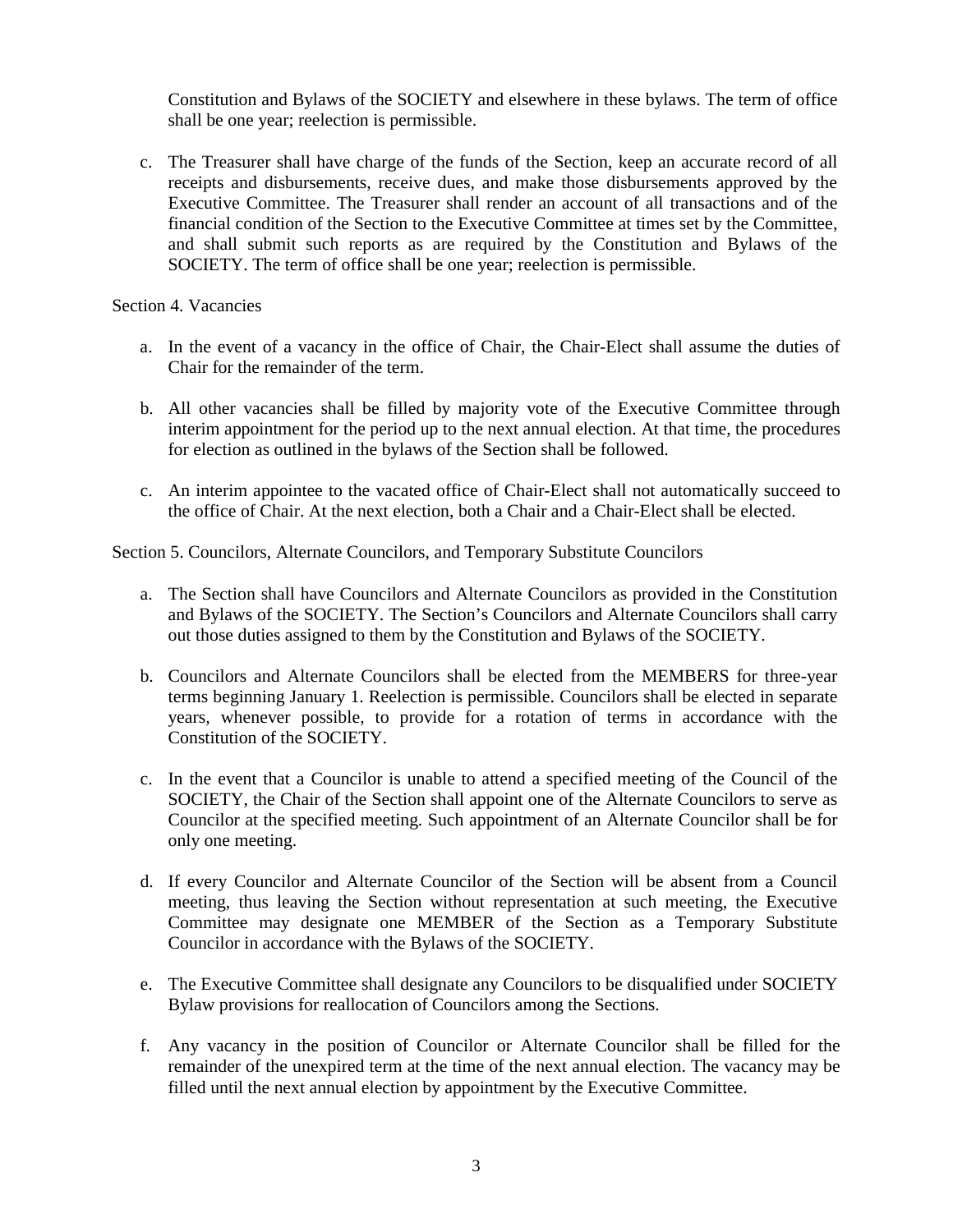### **BYLAW VI Manner of Election and Terms of Office**

Section 1. Elected officers of the Section shall serve for a term of one year beginning on January 1 or until their successors are elected. At the end of the Chair-Elect's term of office, the Chair-Elect shall succeed to the office of Chair. Officers, Councilors, and Alternate Councilors shall be elected by a ballot of those eligible to vote.

Section 2. In September of each year, the Nominating Committee shall report to the membership its nominations for each office to be filled. Prior to October 15, any member of the Section may, in writing or from the floor at a meeting, nominate additional candidates for office, if the nomination is seconded by another member. Nominations so made shall be equally valid as those from the Nominating Committee. All candidates nominated shall have indicated willingness to serve if elected.

Section 3. The candidates for each office shall be listed in an order to be selected by lot on a ballot to be distributed to each member of the Section by November 1. A paper ballot will be mailed to any member who requests it.

Section 4. The ballots shall be tabulated and validated not later than November 15. The candidate for each office receiving the largest number of votes shall be declared elected. In case of a tie vote, the Executive Committee, by ballot, shall elect from among the candidates who share the tie vote; the candidate receiving the largest number of votes shall be declared elected.

The results shall be announced by the Section Chair as soon as possible after the election, and also published in the Section's newsletter and/or on the Section's website soon thereafter. The results shall be certified to the Executive Director of the SOCIETY not later than December 1 in accordance with the Bylaws of the SOCIETY.

Section 5. In accordance with the SOCIETY's Bylaws, balloting procedures should ensure fair balloting that is open to all eligible members, protection against fraudulent balloting, and the timely reporting and archiving of balloting results.

#### **BYLAW VII Recall of Elected Officials**

Section 1. The elected officials of the Section (officers and elected Executive Committee members) are subject to recall for neglect of duties or conduct injurious to the SOCIETY. Recall procedures are not applicable to Councilors and Alternate Councilors.

Section 2. The recall of an official shall be initiated when a signed petition, indicating in writing the specific charges and reasonable substantiating evidence, is submitted to the Chair from at least five members of the Section. In the event the Chair is the official in question, the Chair-Elect shall receive the petition and shall assume the duties of the Chair with respect to this issue until the issue is resolved.

Section 3. The Chair shall, without delay, determine that the petitioners are aware of the gravity of their actions and the procedures to be followed. The Chair shall seek an alternate resolution to the problem and a withdrawal of the petition at this time. In the absence of a resolution to the problem,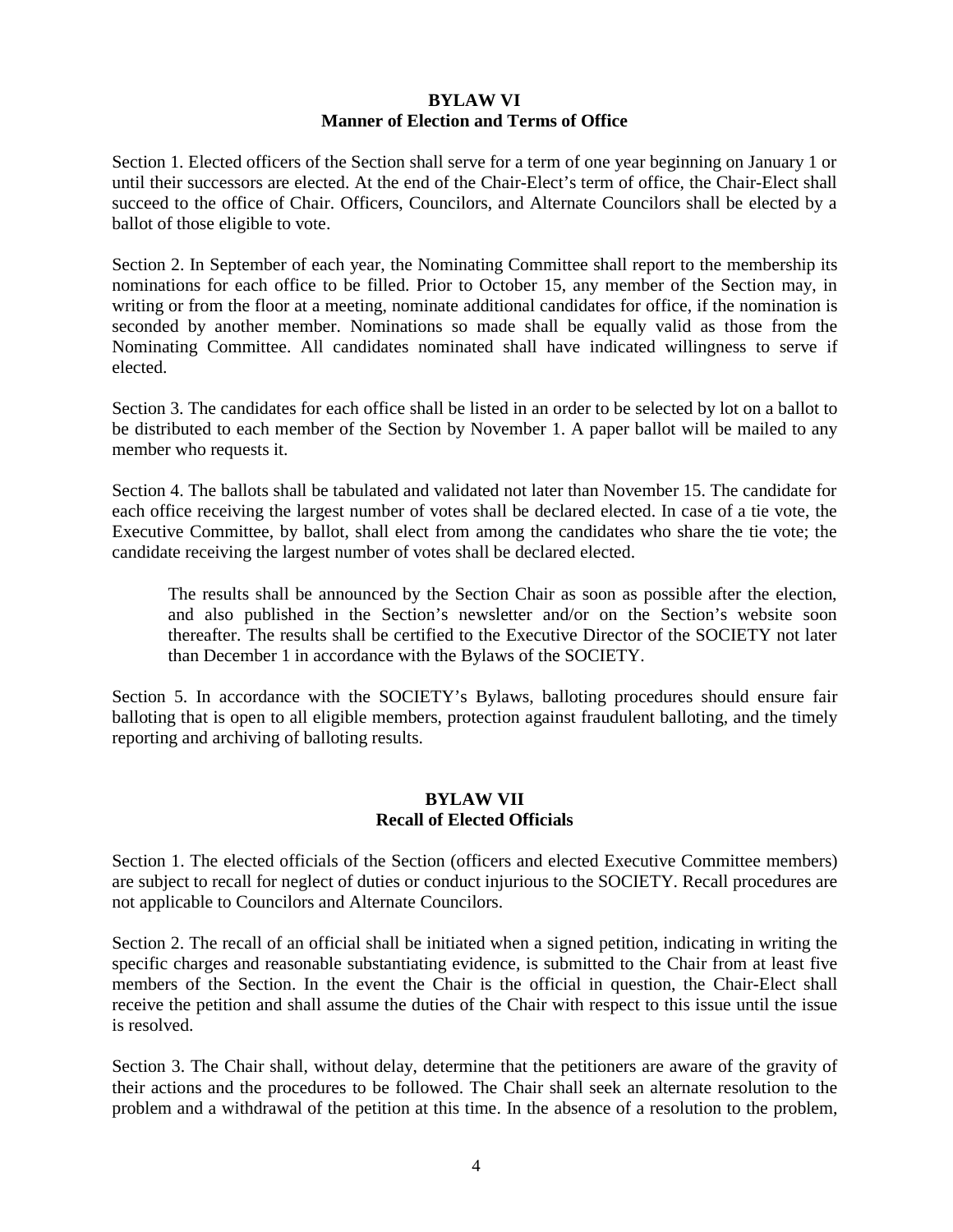the Chair shall notify the members of the Executive Committee and call a special meeting within thirty days.

- a. The Executive Committee shall promptly continue the recall process or dismiss the petition as ill-founded or find an alternate resolution to the problem. The Chair shall promptly inform the petitioners and the official of the decision of the Executive Committee. If no contact with the official can be made after a reasonable effort, the Executive Committee may remove the official in question with a two-thirds (2/3) vote of the remaining members.
- b. If the proceedings continue:
	- (1) The Chair shall assign the duties of the official to another qualified MEMBER of the Section until the issue is resolved.
	- (2) The official shall be offered an opportunity to answer the allegations in the petition before the Executive Committee. A certified letter shall be sent to the last known address on the official SOCIETY membership roll. Upon notification, the official shall have thirty days to make a written response to the allegations.
	- (3) The Executive Committee shall decide whether or not to proceed after studying the official's response. The Chair shall inform the official and the petitioners of the decision of the Executive Committee. If the Executive Committee decides that the proceedings shall continue, the official shall choose one of the following options:
		- (a) The official may resign.
		- (b) The official may request a recall vote. Section members shall be informed, through brief written statements prepared by the Executive Committee and the official, of the issues involved with the recall vote. Both statements shall be distributed to the members before the vote conducted by ballot. A paper ballot will be mailed to any member who requests it. At least two-thirds (2/3) of votes cast shall be required for the official to be removed from office. The membership shall be informed of the results of the recall vote.
		- (c) The official may request a hearing and a recall vote by the remaining members of the Executive Committee. At least two-thirds (2/3) vote of the remaining members of the Executive Committee shall be required to recall the official.
		- (d) The official may choose not to respond and thus forfeit the position.

Section 4. The vacancy provisions of these bylaws shall be used to fill a vacancy caused by a recall process. The Executive Director of the SOCIETY shall be informed of the recall and the filling of the vacancy.

### **BYLAW VIII Committees**

Section 1. The Executive Committee shall establish committees as necessary for the proper operation of the Section.

Section 2. The Section shall have the following standing committees: Auditing and Nominating.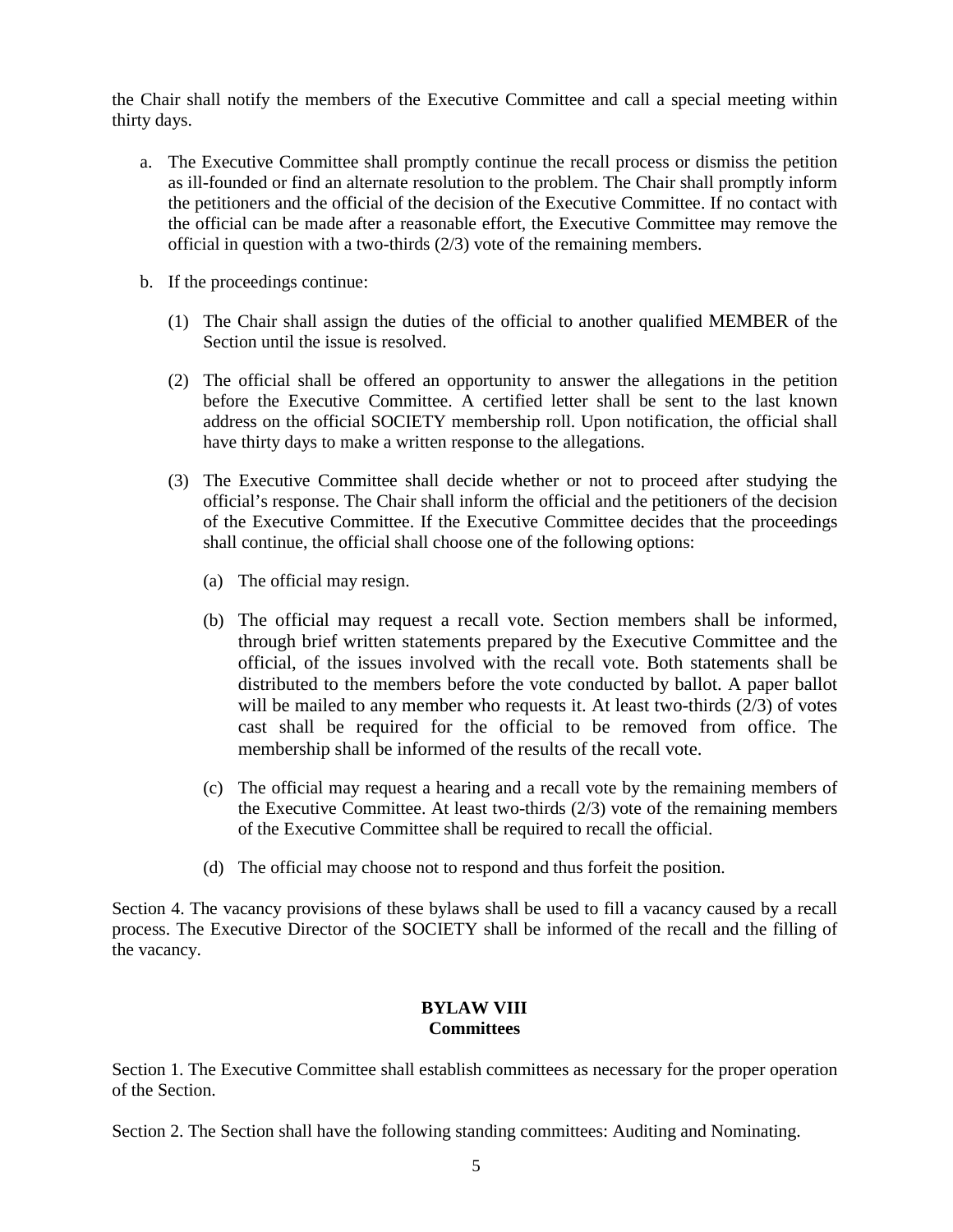### **BYLAW IX Meetings**

Section 1. The Section shall hold regular meetings at places and times designated by the Executive Committee. The Executive Committee shall designate one of the regular meetings of the Section as the annual meeting.

Section 2. The Executive Committee shall set the order of business for regular meetings of the Section. The order of business may be suspended by a majority vote of the members present at any regular meeting.

Section 3. The Section may hold special business meetings upon the written request of a majority of the Executive Committee or upon the written request of 15 members of the Section. Such request shall be received by the Secretary at least ten days before the date requested for the meeting and shall state the exact nature of the business intended to be transacted. No other business shall transpire at such meetings.

Section 4. Meetings of the Executive Committee and business meetings of the Section, with the approval of the Executive Committee, may be held by means of electronic communications technology that permits those in attendance to read or hear the proceedings substantially concurrently with their occurrence, to vote on matters submitted, to pose questions, and to make comments.

Section 5. Due notice of all meetings shall be sent to each member and affiliate of the Section. A quorum for the transaction of business at a Section meeting shall consist of 15 members of the Section. No business shall be conducted in the absence of a quorum.

Section 6. The most recent edition of *Robert's Rules of Order Newly Revised* shall be the parliamentary authority for all matters not covered in these bylaws or in the SOCIETY's documents.

### **BYLAW X Finances**

Section 1.

- a. Members of the Section may be assessed voluntary Local Section dues in an amount set by the Executive Committee. The Executive Committee shall have the option to waive or discount dues for STUDENT MEMBERS and for others as provided in the SOCIETY's Bylaws for waived or discounted dues.
- b. Society Affiliates may be assessed annual dues in an amount set by the Executive Committee.
- c. The annual dues of Local Section Affiliates shall be determined by the Executive Committee in accordance with the Constitution and Bylaws of the SOCIETY, and as mentioned elsewhere in these bylaws.

Section 2. The Section may raise or collect funds to be expended for local purposes, and may have the entire management and control of such funds insofar as such management and control shall not conflict with any provision of these bylaws or with the Constitution or Bylaws of the SOCIETY.